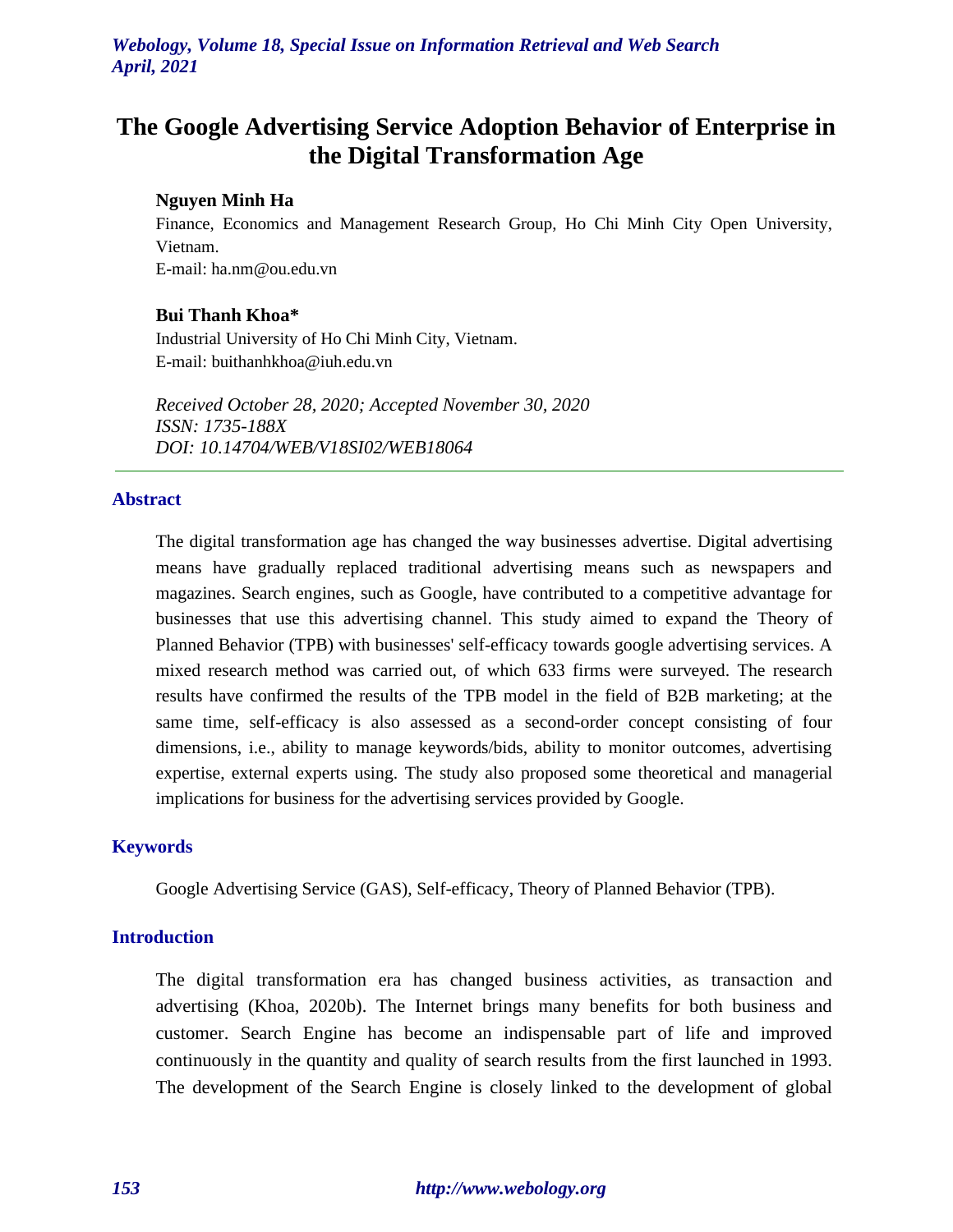information technology and is significantly associated with changing the online search services industry (David, 2015; Nguyen & Khoa, 2019a). Unlike the aggressive plan to boost Yahoo's market share, Google still silently updated the optimal features for its services, implementing the motto of bringing the most popular and useful information for everyone. Google thinks that if it does well, users will promote Google services, and market share so will increase. In an era when everyone considers Google as a "knowledge source" for most of the daily activities, i.e., information search, shopping evaluation (Adamson *et al.*, 2012; Khoa *et al.*, 2020a; Perrey, 2015). Therefore, Google becomes the best choice for the advertisement tool of business to maximize business performance. With every brand competing to get top positions in Google, understanding GAS's ranking techniques, i.e., Search Engine Optimization (hereafter SEO) and Google Ads (hereafter Adwords), are critical to serving the business. Since search engines have become an integral part of life, advertising through search engines has become attractive and exciting to practitioners and researchers. These issues were evidenced by the \$32.6 billion in Google advertising's revenue in the first second-quarter of 2019 (Murphy, 2019), as well as the number of studies revolving around the aspect of advertising through search engines. Part of the research focused on the customer's cognition about the benefit of search tools services like Google, MSN, Altavista (Khraim, 2015), or the relationship between the attribute of the information search tools and online advertising (Ansari & Riasi, 2016; Singh & Singh, 2015), or digital and social media marketing (Cole *et al.*, 2017). The rest explored aspects of business behavior when using advertising through search engines, such as technical guidelines for effective advertising (Karjaluoto  $\&$ Leinonen, 2009; Porter, 2007), or click fraud phenomenon, which is one of the factors that related to advertising via a search engine (Dinev *et al.*, 2009), or focused on the intention to use advertising tools (Jafarazdeh *et al.*, 2013). In practice, most users of GAS cannot promote the effectiveness of these services; consequently, they do not decide to use the service in the future, and the research in GAS intention adoption is limited in the literature. SEO is the method of optimizing the best possible ranking business website in organic search results; meanwhile, adwords is run by Google that allows companies to prior their website at particular places in search results of customers (Chaffey & Ellis-Chadwick, 2019).

Advertising is not as effective as business expectations, even though it may not affect a positive customer attitude (Bublitz & Ettredge, 1989; Nguyen & Khoa, 2019b; Steenkamp & Fang, 2011). The success or not of an advertising message depends on business selfefficacy, which will create the creative content and effect on perceived behavioral control; hence, the business will decide whether to continue using GAS (Hsu *et al.*, 2007). This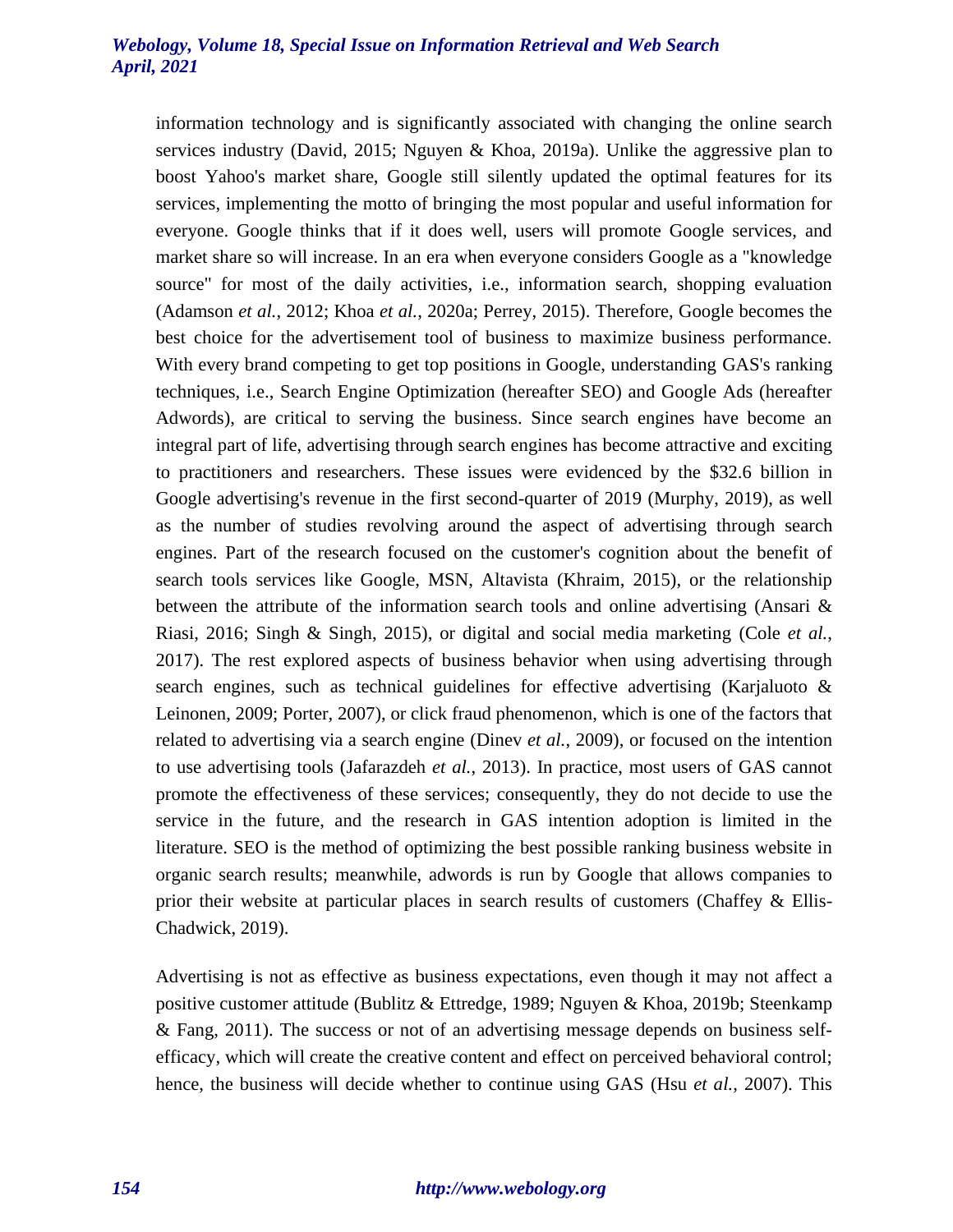research only applies to the paid AdWords service and has not proved the self-efficacy concept's high-level concept. Jafarzadeh *et al.* (2015) summarized and defined selfefficacy, including four independent constructs, which significantly affect the perceived behavioral control in search engine advertising. Howerver, Bandura (1989) proposed that the multi-dimensional measurement scale for self-efficacy would be better than the general measures and be most persuasive and most accurate in the predictive capability. Self-efficacy was conceptualized as a second-order concept in many research fields, e.g., academic self-efficacy (Bong, 1997), ethical computer self-efficacy (Kuo & Hsu, 2001), Norwegian Principal Self-Efficacy (Federici & Skaalvik, 2011); moreover, self-efficacy is different from activities or situations (Bandura, 1986).

The TPB model was developed by Ajzen (1991), which is an extension of the theory of reasonable action (Ajzen & Fishbein, 1975), and has become one of the conceptual frameworks to explain human action. The application of TPB in explaining the organization's operation process was carried out by Harrison *et al.* (1997) and continues to be engaging in many researchers (Quaddus & Hofmeyer, 2007; Thakur & AlSaleh, 2018). An organization is considered an entity with people's control, and individuals will make decisions to maintain and develop (DuBrin, 2017). Hence, the research objectives were

- Analyzing the four self-efficacy dimensions of business in the GAS context
- Analyzing the relationship based on applying TPB in the context of GAS's adoption, combined with the businesses' self-efficacy.
- Proposing the theoretical and managerial implications in the GAS context.

Applying TPB in the context of GAS's adoption, combined with the self-efficacy of businesses, this study will partially fulfill the gaps of previous studies, e.g., the adoption intention of GAS. Hence, this study will contribute both practical and theoretical implications. Businesses can avoid subjective decisions and have a scientific basis when making decisions about GAS adoption. In theoretical terms, the research confirmed and pointed out the dimensions of self-efficacy in GAS adoption as advertisements (including SEO and Adwords).

The literature review section first presented the Theory of Planned Behavior in the GAS context. Secondly, this theory hypothesized relationships between e self-efficacy, Attitude toward GAS, Subjective Norms, Perceived Behavioral Control, GAS Adoption Intention. This section was followed by the research method and data analysis sections. The study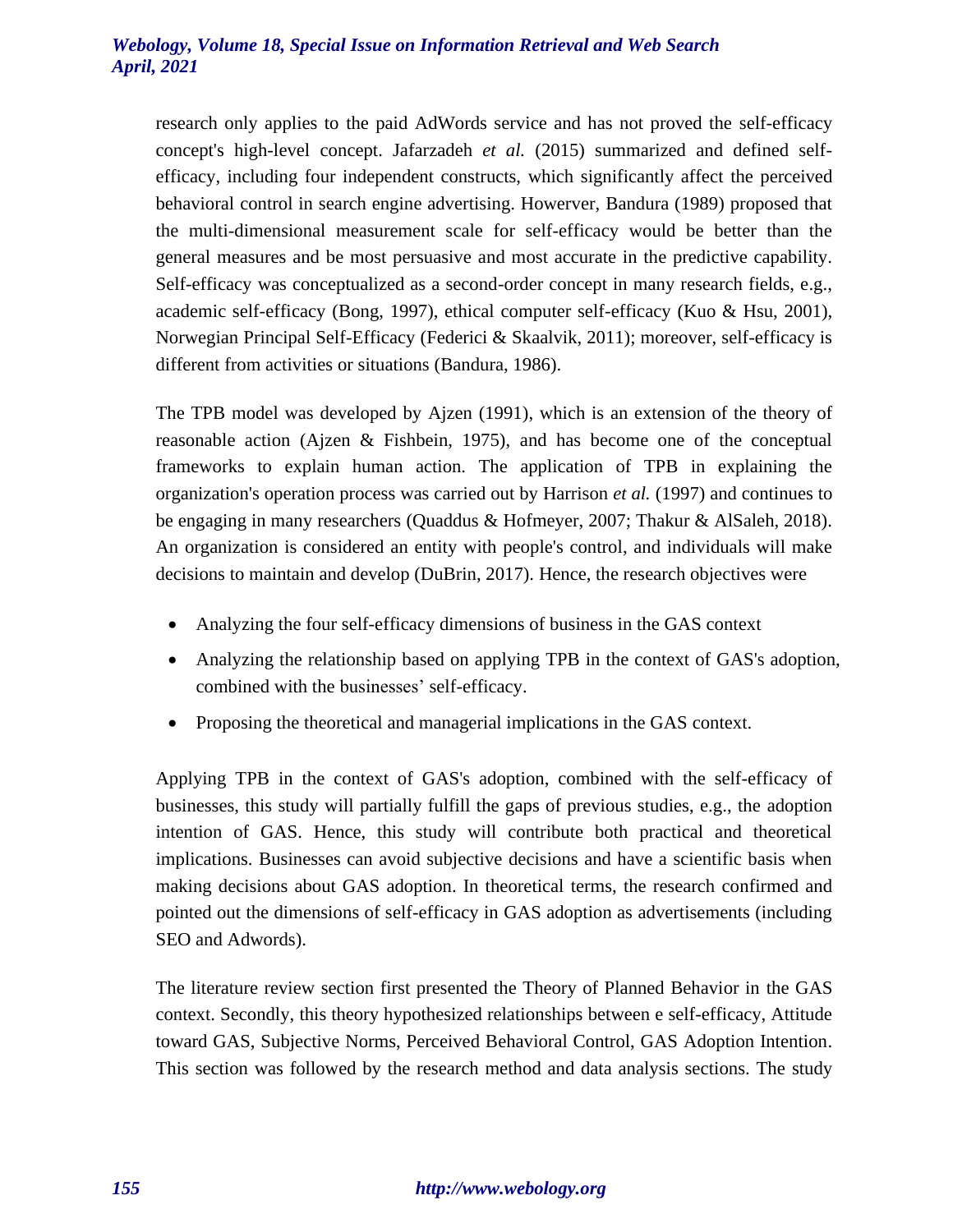concluded by discussing the key findings and their implications, limitations and suggesting further research.

## **Literature Review**

#### **Self-efficacy and Theory of Planned Behavior in GAS Context**

Self-efficacy is an essential factor affecting a person's behavior when deciding (Bandura, 1982; Igbaria & Iivari, 1995). Self-efficacy refers to people self-assessing their abilities when taking actions to achieve a specific goal (Compeau et al., 1999) or a person's perception of the ability to plan and achieve a specific goal (Hsu *et al.*, 2007). Therefore, in this present study, the self-efficacy concept is considered the reflective second-order concept, based on four dimensions of Jafarzadeh *et al.* (2015). The first dimension is the *ability to manage keywords and bids, which* requires consideration and selection the suitable keywords for the advertising campaign on Google (Rashtchy *et al.*, 2007). Using a search engine for an advertising campaign without measuring achievement, it would be useless (Barry & Charleton, 2009); therefore, the second dimension is the *ability to measure and monitor outcomes*. In an advertising method, to achieve the goals set out, tracking the results of advertising is critical to accurately measure the success of advertising methods (Laffey, 2007). As time passed, search engine advertisement is becoming more and more complex, and advertisers should have great expertise and knowledge about this tool's operation  $-$  or a possibility that businesses might engage marketing consultancy agencies (Rashtchy *et al.*, 2007). For instance, *advertising marketing knowledge* grants an organization's success in selling products and services (Morgan *et al.*, 2009). Other researchers have also found and described that knowledge and expertise are the keys that lead to one business (Galbreath, 2005). Lastly, relatively one-third of businesses have planned to use external agencies and experts to help them with their search engine advertising campaigns (Halloy *et al.*, 2007); moreover, *external experts using* support intention behavior to practice search engine advertising (Karjaluoto & Leinonen, 2009).

The theory of reasoned action is the most critical in determining human behavior (Ajzen & Fishbein, 1975; Khoa *et al.*, 2020b). Behavioral performance in which the intention to perform the behavior is determined by two factors, a person's attitude towards behavior and the subjective norm related to the behavior. The outcome of these two factors constitutes the intention to implement the behavior. This theory proves very useful when predicting behaviors that are under the control of the human will. TPB is an extended theory of reasoned action to overcome the limitation of explaining behaviors out of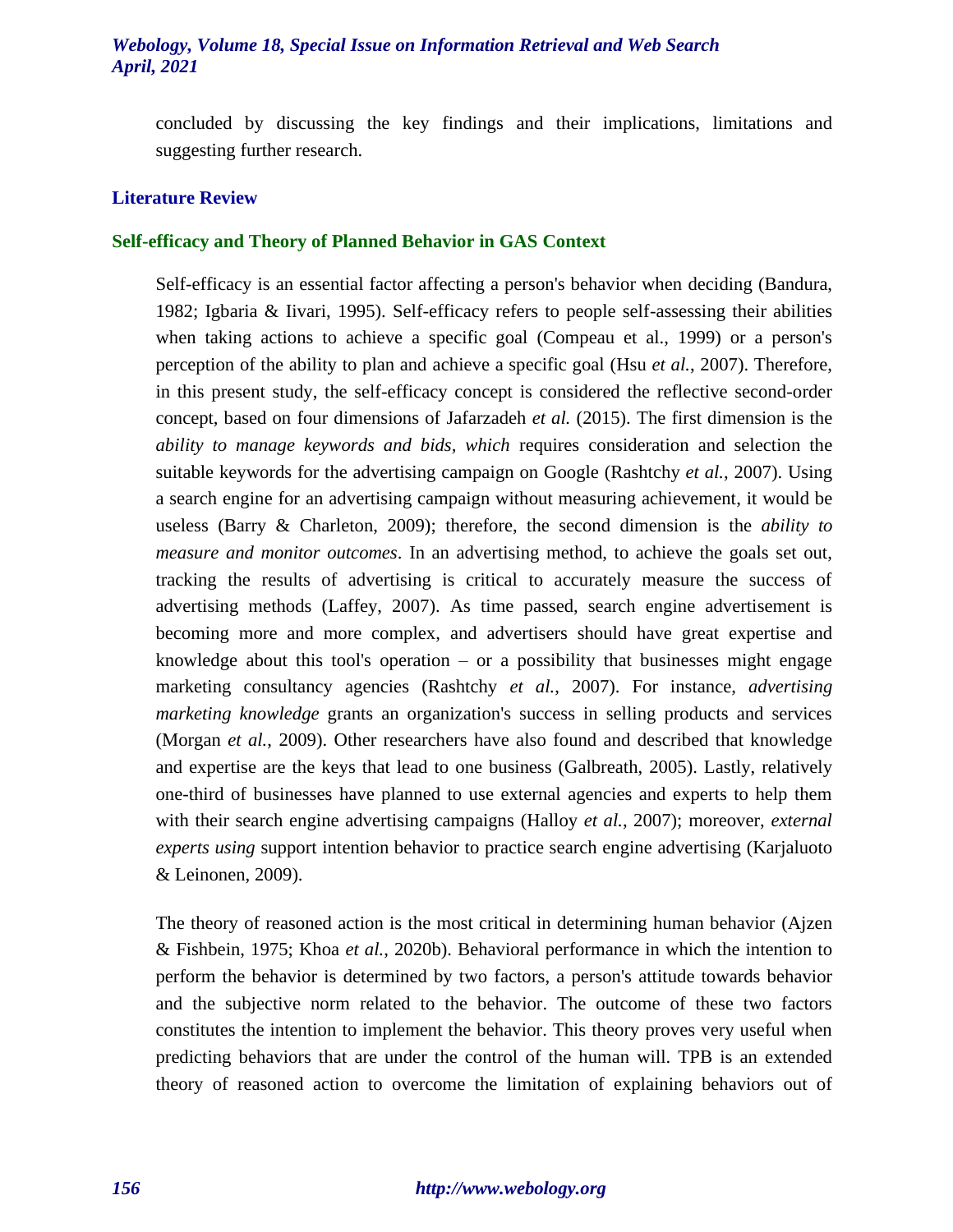control by adding the perceived behavioral control, which is as crucial as an individual's self-assessment with the ability to be involved in executing their actions (Ajzen, 1991). The more resources and opportunities, the less they think that there will be fewer hindrances; therefore, the higher the perceived behavioral control will be.

Furthermore, TPB has used in many research to explain and understand the acceptance of new technologies (Venkatesh *et al.*, 2003; Yousafzai *et al.*, 2010) and the purchasing continuance intention online environment (Hsu *et al.*, 2006). The conceptual model is developed from TPB in the adoption of the GAS. The present research model has added self-efficacy, which has the same meaning as control beliefs.



**Figure 1 Conceptual model**

## **Hypotheses Development**

In the TPB model, the intention has been determined to reflect the level of effort people are willing to make to achieve the goal (Ajzen, 1991), plans to achieve a behavioral goal, or virtually the nearest targets (Bandura, 1982). The intention of nature can result from a conscious process that considers and focuses on the consequences (Loewenstein *et al.*, 2001). An individual's decision to perform a behavior is affected by attitude, subjective norms, and perceived behavioral control. In that respect, attitude toward the behavior is the person's feelings about performing the target behavior; it could be positive or negative. Subjective norms are the individual's perception that most people who are essential think he/she should or should not perform the behavior. Perceived behavioral control is the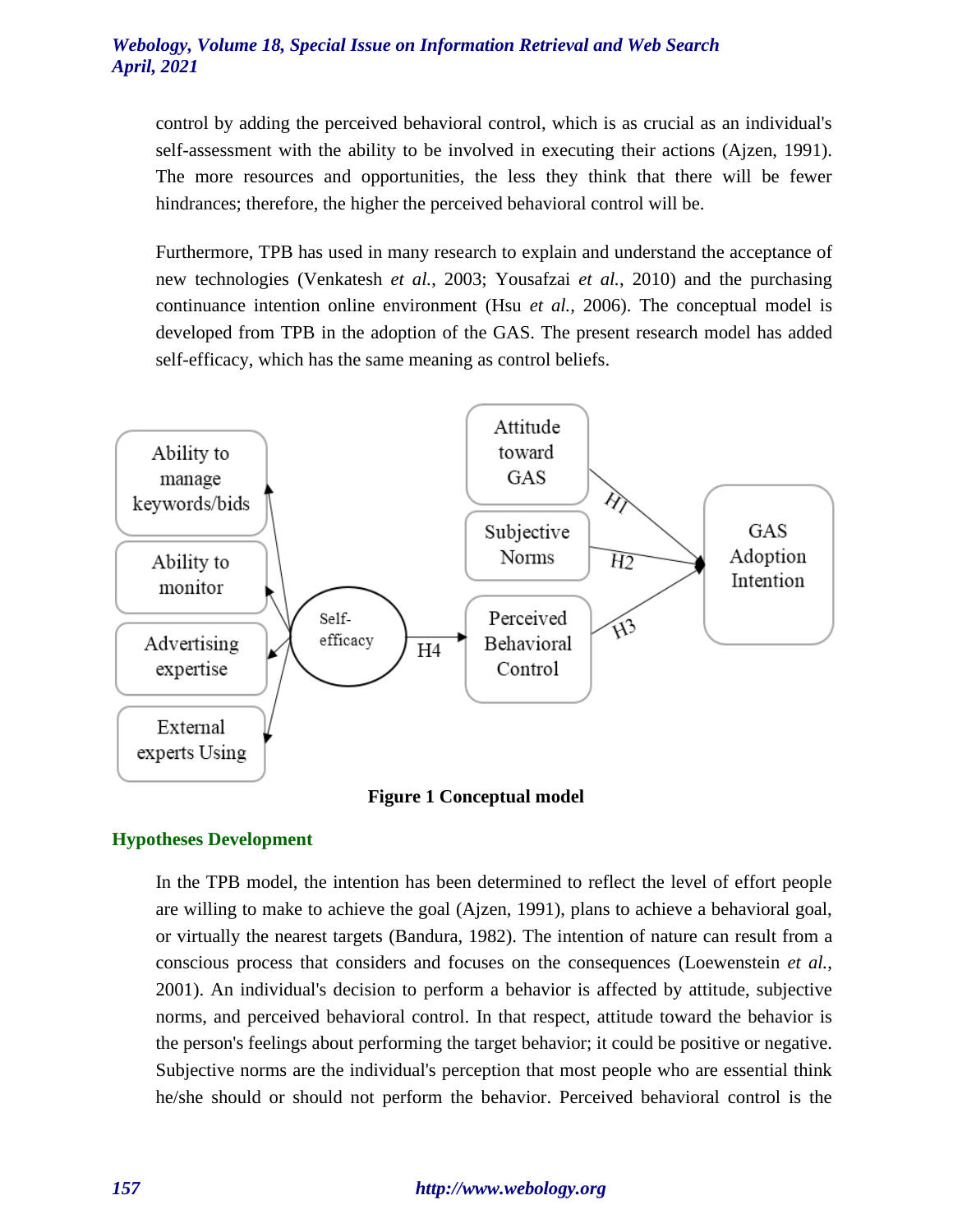perception of the ease or difficulty in the action (Ajzen, 1991; Taylor & Todd, 1995). Based on TPB and preceding researches in search engine advertisement, GAS adoption intention is impacted by the business' decision to engage with GAS, the GAS'a opinions as well as behaviors by other parties, and the perception of the difficulty or advantages of getting attached to GAS (Park *et al.*, 2015; Römer *et al.*, 2015), respectively, which is the attitude toward GAS, subjective norms and perceived behavioral control. Therefore, this study proposed the following hypotheses:

- H1: Attitude toward GAS has a positive effect on GAS Adoption Intention
- H2: Subjective Norms has a positive effect on GAS Adoption Intention.
- H3: Perceived Behavioural Control has a positive effect on GAS Adoption Intention

A person's ability to decide to perform a specific behavior is higher when the person's perception of one's capacity is higher (Venkatesh *et al.*, 2003). Self-efficacy is the mediator in the relationship between the perceived behavioral control and behavioral intention in the keyword ads search context (Wu *et al.*, 2011). In each different context, the outstanding factors of self-efficacy are also different when affecting behavior intention. Therefore, researchers need to identify outstanding elements to express selfefficacy in each of their research contexts. It is expected that the higher enterprises believe that when they are equipped with these self-efficient elements, the higher enterprises can join GAS because they believe they can control better for strategy advertising. Therefore, this study proposed the following hypothesis:

H4: Self-efficacy has a positive effect on Perceived Behavioural Control.

#### **Research Method**

The study used a mixed research method to archive the research objective. Phenomenological research refers to the meaning of many different individuals' meaning of life experiences as concepts or phenomena (Creswell & Poth, 2018). The study proceeded with in-depth interviews with eight experts who knew about Google search services such as the marketing executive, SEO specialist. In-depth interviews affirm the theory of behavior and customer engagement. All dialogues were recorded and analyzed afterward to establish the theoretical model and a questionnaire for quantitative research.

The survey was done in the five most prominent Vietnam cities, including Hanoi, Hochiminh, Danang, Haiphong, and Cantho. The list of companies, which use Google service for online advertising, is collected from Google's agencies in Vietnam. The survey data collection method is stratified sampling with three size group companies, i.e., small,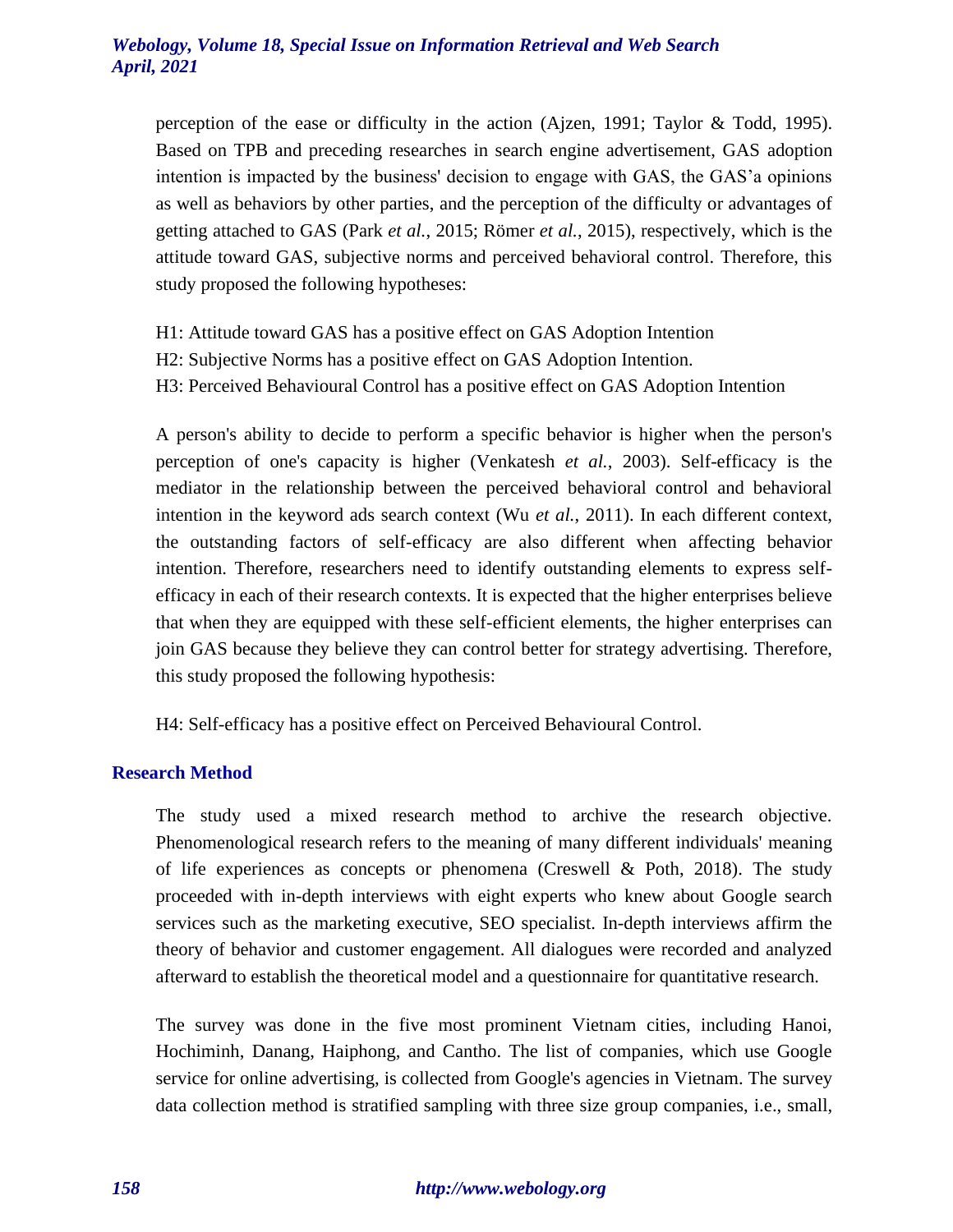medium, and large, based on the number of employees. The online and offline questionnaire is distributed to the participants. The participants in the survey are the marketing manager, the director of the business. 633 responses were collected for the data process. The participant information presents in Table 1.

The measurement scales in this study were adopted from the previous studies and applied the 7-point Likert scale, which shows the degree of agreement increasing from "Totally disagree" (1) to "Totally agree" (7). Self-efficacy is the reflective second-ordered concept, which includes the ability to manage keywords and bids (KB), the ability to measure and monitor outcomes (MO), advertising expertise (AE), external experts using (EE), was adopted from Jafarzadeh *et al.* (2015). Subjective norms (SN) and Perceived behavioral control (PC) scale were adopted from Liao *et al.* (2007). The measurement items' attitude toward GAS (AT) was adopted from the research of Dinev *et al.* (2009). The measurement of GAS Adoption Intention (CAI) was adopted from Bhattacherjee (2001). The original items were justified and had a minor revision in wording by the experts in a focus group discussion to adapt to Vietnam's context.

| <b>Variables</b>             | <b>Frequency</b> | $\frac{0}{0}$ |
|------------------------------|------------------|---------------|
| Firm size                    |                  |               |
| Micro                        | 112              | 17.70         |
| Small                        | 202              | 31.91         |
| Medium                       | 187              | 29.54         |
| Large                        | 132              | 20.85         |
| Year for GAS                 |                  |               |
| less than and equal one year | 124              | 19.59         |
| $1 - 3$ year                 | 297              | 46.92         |
| more than three years        | 212              | 33.49         |
| Spending/month (USD)         |                  |               |
| $< 1000$ USD                 | 183              | 28.91         |
| $1000 - 10000$               | 261              | 41.23         |
| $10000 - 20000$              | 102              | 16.11         |
| > 20000                      | 87               | 13.74         |

**Table 1 Sample description**

## **Data Analysis**

This study uses the Partial Least Square Structural Equation Modeling (PLS-SEM) to evaluate the research model. Before 2014, Covariance-based SEM (CB–SEM) was more prominent than PLS-SEM in terms of theory testing, theory confirmation, or comparison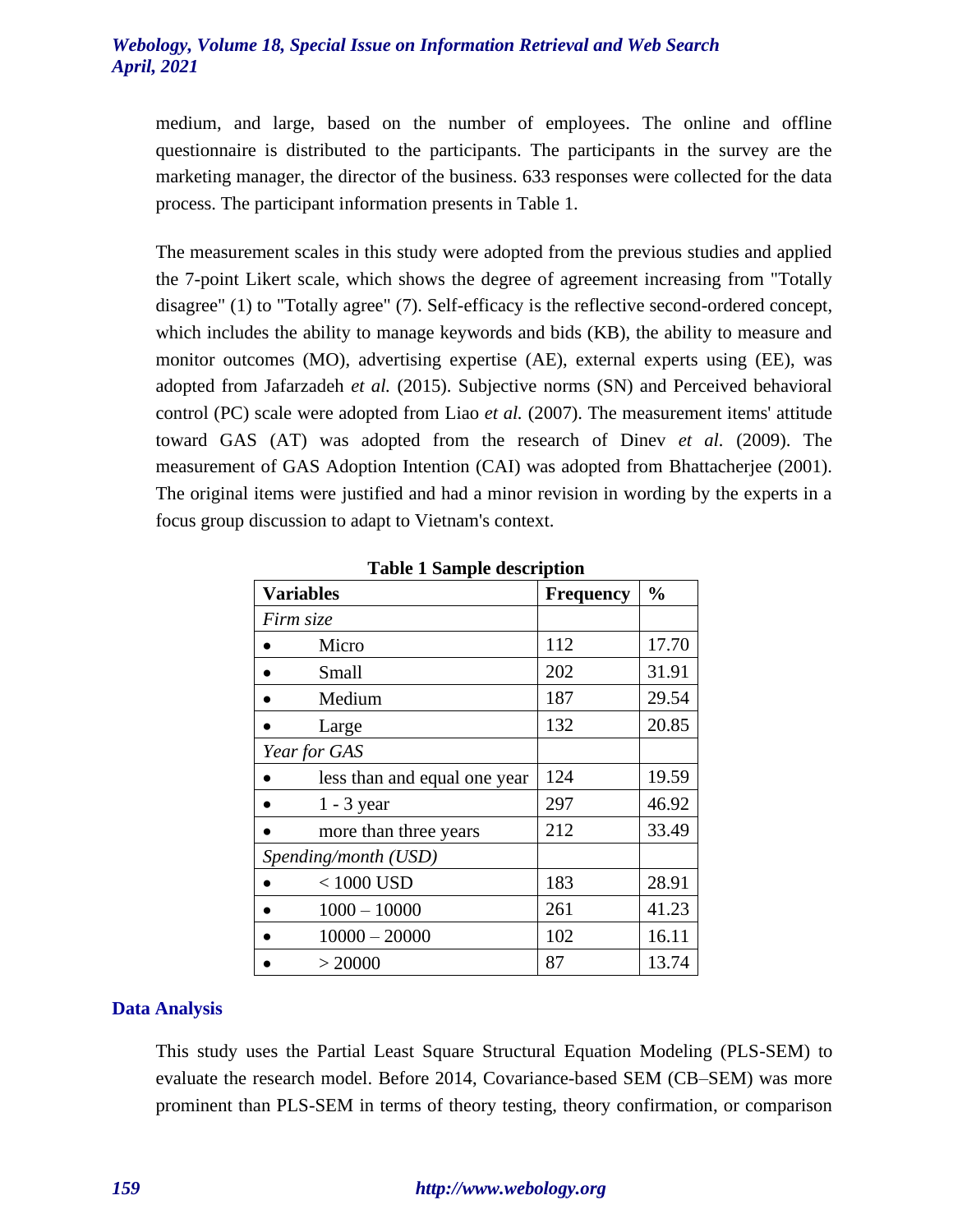of alternative theories. In contrast, PLS-SEM would be a better choice for analysis that lacks theoretical support, analyzes the relationship between variables, and analyzes the critical driver variables analysis focused on predictive key target variables. Recently, Bentler and Huang (2014), Dijkstra (2014), and Dijkstra and Henseler (2015) developed a method called firm PLS-SEM estimation. PLS-SEM was developed for two purposes (i) discovering and predicting concepts and (ii) testing and confirming the relationship between the conceptual model with a high-level concept (Khoa, 2020a). These two goals are ideal for academic research in various fields (finance, education, management, business, accounting, sociology, psychology). In general, PLS-SEM has recently become popular and has become one of the main methods in business administration research. In particular, this study includes a reflective concept, i.e., self-efficacy, so PLS-SEM can handle better (Hair *et al.*, 2017).

## **Measurement Model Assessment**

Hair *et al.* (2016) proposed the measurement model assessment via the construct reliability and construct validity (including convergent validity, discriminant validity). Firstly, the heterotrait-monotrait ratio of correlations (HTMT), a new criterion to assess discriminant validity in Partial Least Squares Structural Equation Modeling, is a critical building block of model evaluation. Henseler *et al.* (2015) proposed that the HTMT value is less than the threshold of 0.85. All the HTMT values in Table 2 were lower than 0.85; therefore, all constructs' discriminant validity was confirmed.

|            | AE    | <b>AT</b> | EЕ    | <b>CAI</b> | <b>KB</b> | <b>MO</b> | <b>PC</b> | <b>SE</b> | <b>SN</b> |
|------------|-------|-----------|-------|------------|-----------|-----------|-----------|-----------|-----------|
| AE         |       |           |       |            |           |           |           |           |           |
| AT         | 0.142 |           |       |            |           |           |           |           |           |
| EE         | 0.387 | 0.047     |       |            |           |           |           |           |           |
| <b>CAI</b> | 0.129 | 0.307     | 0.173 |            |           |           |           |           |           |
| <b>KB</b>  | 0.139 | 0.131     | 0.174 | 0.222      |           |           |           |           |           |
| <b>MO</b>  | 0.175 | 0.107     | 0.342 | 0.274      | 0.364     |           |           |           |           |
| PC         | 0.382 | 0.123     | 0.433 | 0.49       | 0.429     | 0.473     |           |           |           |
| <b>SE</b>  | 0.746 | 0.171     | 0.835 | 0.319      | 0.745     | 0.822     | 0.682     |           |           |
| SN         | 0.087 | 0.178     | 0.15  | 0.497      | 0.215     | 0.098     | 0.105     | 0.220     |           |

**Table 2 Discriminant validity**

Secondly, this study assessed the internal reliability and convergent validity through the composite reliability value, outer loading value, and average variance extracted values. The result was shown in Table 3; the composite reliability values of all the first-order constructs in this study were more significant than 0.70. Besides, all the average variance extracted values were above 0.5. Moreover, all the outer loading values in each construct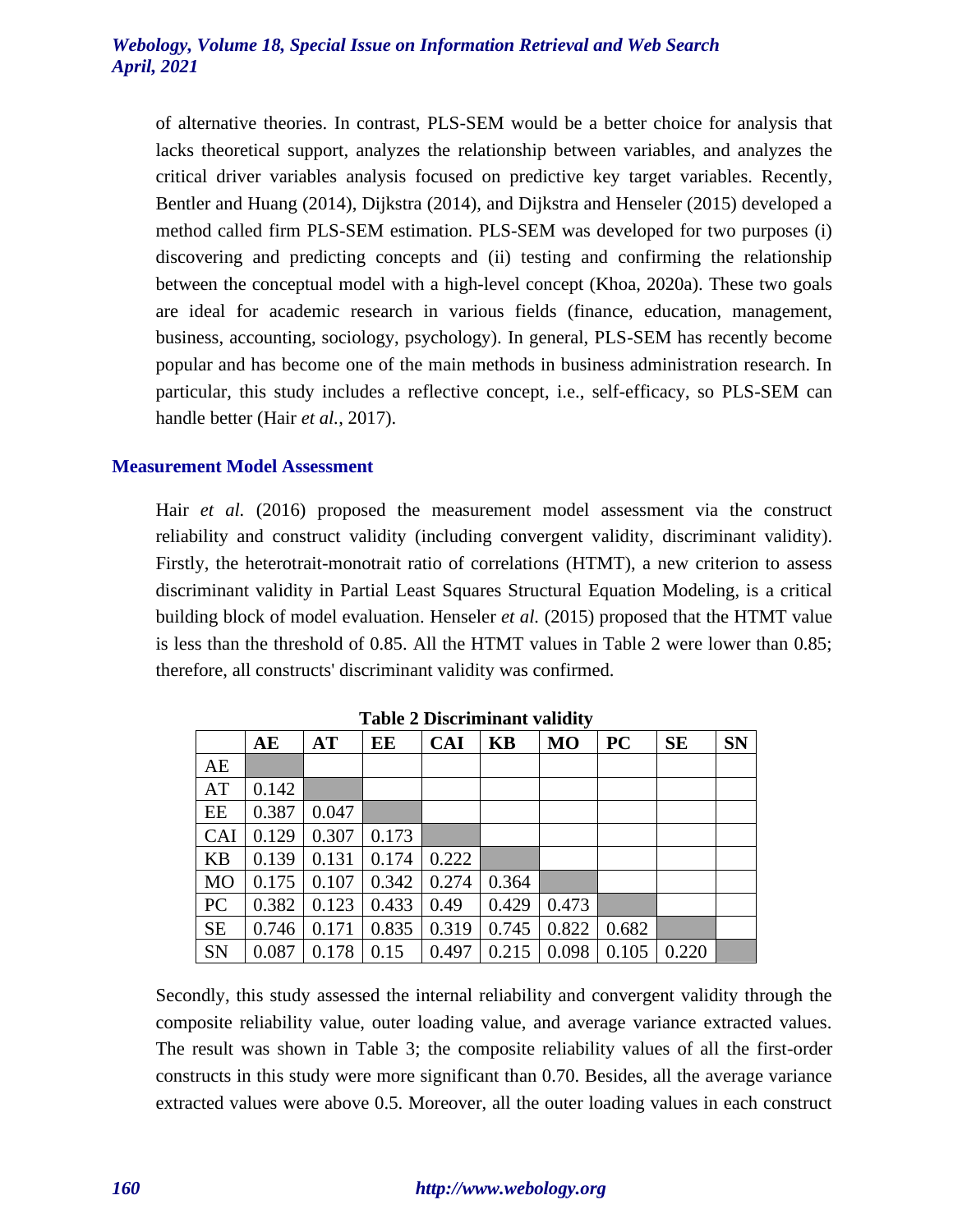were exceeded the threshold value of 0.708 (Hair *et al.*, 2016). Hence, all first-order constructs in this research met the internal reliability and convergent validity.

| <b>First-order constructs</b>              | <b>Indicators</b> | Loading | CR    | <b>AVE</b> |
|--------------------------------------------|-------------------|---------|-------|------------|
|                                            | KB1               | 0.903   | 0.92  | 0.794      |
| Ability to manage keywords/bids            | K <sub>B</sub> 2  | 0.879   |       |            |
|                                            | KB3               | 0.891   |       |            |
| Ability to monitor the outcome             | MO1               | 0.894   | 0.916 | 0.785      |
|                                            | MO <sub>2</sub>   | 0.861   |       |            |
|                                            | MO <sub>3</sub>   | 0.902   |       |            |
| Advertising expertise                      | AE1               | 0.870   | 0.897 | 0.744      |
|                                            | AE <sub>2</sub>   | 0.846   |       |            |
|                                            | AE3               | 0.871   |       |            |
| Using external experts                     | EE1               | 0.803   | 0.876 | 0.702      |
|                                            | EE <sub>2</sub>   | 0.844   |       |            |
|                                            | EE3               | 0.866   |       |            |
|                                            | AT1               | 0.829   | 0.921 | 0.746      |
|                                            | AT <sub>2</sub>   | 0.845   |       |            |
| Attitude toward Google Advertising service | AT3               | 0.887   |       |            |
|                                            | AT4               | 0.890   |       |            |
|                                            | CAI1              | 0.807   | 0.887 | 0.662      |
|                                            | CAI <sub>2</sub>  | 0.833   |       |            |
| GAS Adoption Intention                     | CAI3              | 0.795   |       |            |
|                                            | CAI4              | 0.821   |       |            |
|                                            | PC1               | 0.847   | 0.920 | 0.743      |
| Perceived behavioral control               | PC <sub>2</sub>   | 0.856   |       |            |
|                                            | PC <sub>3</sub>   | 0.877   |       |            |
|                                            | PC4               | 0.868   |       |            |
| Subjective norms                           | SN1               | 0.888   | 0.915 | 0.730      |
|                                            | SN <sub>2</sub>   | 0.788   |       |            |
|                                            | SN <sub>3</sub>   | 0.836   |       |            |
|                                            | SN <sub>4</sub>   | 0.901   |       |            |

**Table 3 Reliability and convergent validity for first-order constructs**

## **Structural Model**

This study based on the Evaluation of the Structural Model Procedure recommended by Hair *et al.* (2016), including (1) the structural model for collinearity issues, (2) the significance and relevance of the structural model relationships, (3) the level of  $\mathbb{R}^2$ , (4) the  $f^2$  effect size, (5) the predictive relevance  $Q^2$ .

Firstly, this study conducted the collinearity assessment to test the correlation between the research constructs before evaluating the structural model. Diamantopoulos and Siguaw (2006) recommended that the VIF value threshold of 3.30 will demonstrate no collinearity between the model's constructs. All inner VIF values between the constructs in Table 4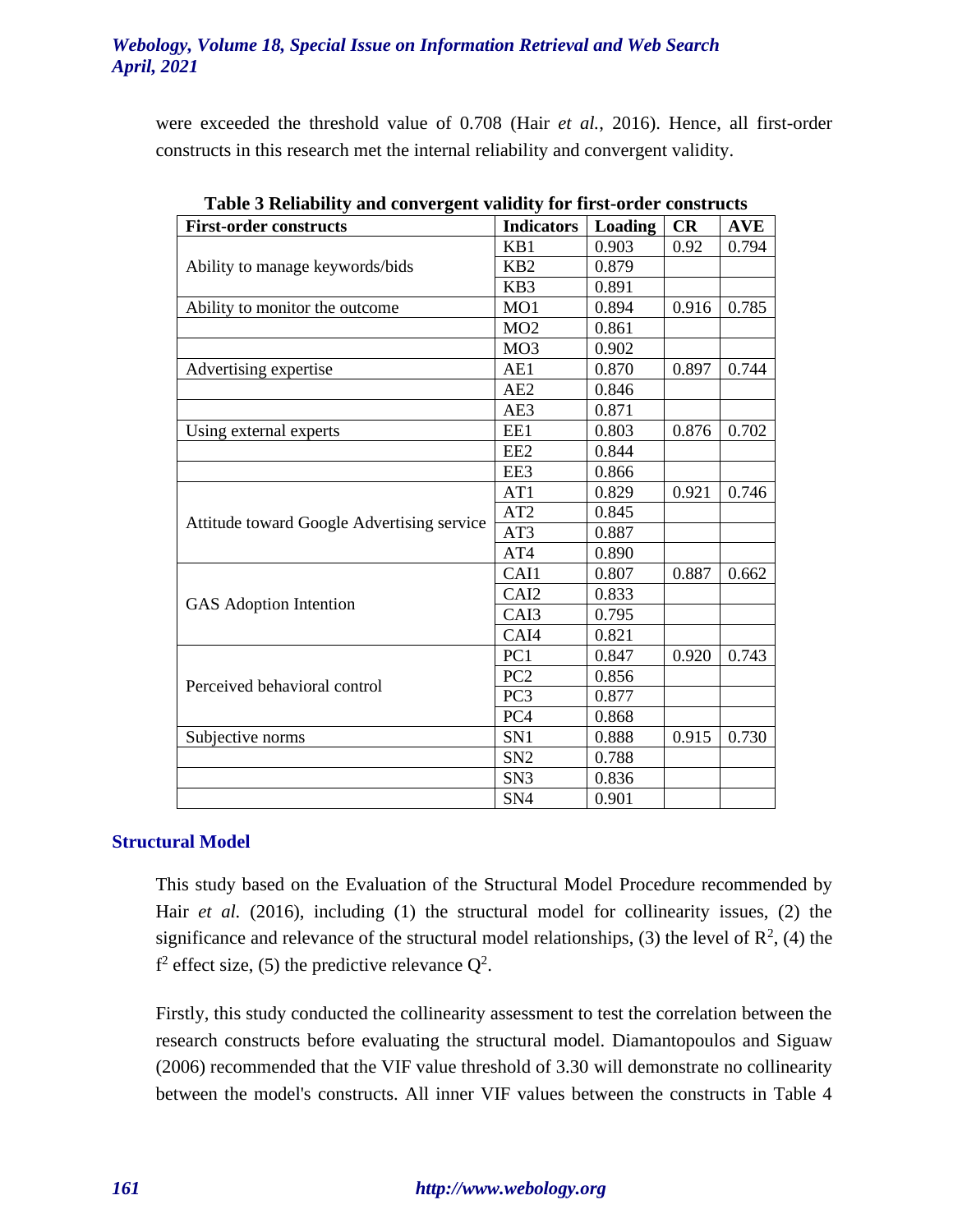were less than the 2, presenting the absence of multicollinearity issues. Based on the result in Table 4, the attitude toward Google Advertising service, subjective norms, and perceived behavioral control significantly impacted on adoption intention of the GAS of the businesses  $(R^2 = 36.1\%)$ . Furthermore, self-efficacy significantly influenced the perceived behavioral control ( $\mathbb{R}^2 = 33.7\%$ ). Hair *et al.* (2016) mentioned that the  $\mathbb{R}^2$  of 20% could consider highly in consumer behavior, although the  $\mathbb{R}^2$  values in this study were less than 50%. Consequently, the Coefficient of Determination value for endogenous latent variables can be weak (Henseler *et al.*, 2009).

| <b>Inner VIF values</b> |       |       |            |       |       | $\mathbf{R}^2$ |       |
|-------------------------|-------|-------|------------|-------|-------|----------------|-------|
|                         | AЕ    | ЕE    | <b>CAI</b> | KВ    | MO    | <b>PC</b>      |       |
| AE                      |       |       |            |       |       |                | 0.318 |
| AT                      |       |       | 1.035      |       |       |                |       |
| EE                      |       |       |            |       |       |                | 0.439 |
| CAI                     |       |       |            |       |       |                | 0.361 |
| <b>KB</b>               |       |       |            |       |       |                | 0.388 |
| MO                      |       |       |            |       |       |                | 0.526 |
| PC                      |       |       | 1.019      |       |       |                | 0.337 |
| <b>SE</b>               | 1.000 | 1.000 |            | 1.000 | 1.000 | 1.000          |       |
| SN                      |       |       | 1.031      |       |       |                |       |

**Table 4 The result of collinearity, Coefficient of Determination**

The  $f<sup>2</sup>$  effect-size values in table 5 were proposed to assess whether the omitted construct has a substantive effect on the endogenous constructs. The effect size of subjective norms and perceived behavioral control on adoption intention are medium, and the effect size of attitude toward GAS on adoption intention is small. Besides, the effect size of selfefficacy on adoption intention is large. Geisser (1974); Stone (1974) proposed predictive relevance  $Q^2$ , which applied the blindfolding procedure with a pre-specified distance of seven, indicated sufficient predictive relevance of the research model. All endogenous constructs exhibited  $Q^2$  values above zero (0.235 and 0.247); hence, the model offered appropriate predictive performance.

|           | ${\bf f}^2$ |       |            |       |                |       |                |
|-----------|-------------|-------|------------|-------|----------------|-------|----------------|
|           | AE          | EE    | <b>CAI</b> | KB    | M <sub>O</sub> | PC    | $\mathbf{Q}^2$ |
| AE        |             |       |            |       |                |       | 0.228          |
| AT        |             |       | 0.041      |       |                |       |                |
| EE        |             |       |            |       |                |       | 0.299          |
| CAI       |             |       |            |       |                |       | 0.235          |
| <b>KB</b> |             |       |            |       |                |       | 0.298          |
| MO        |             |       |            |       |                |       | 0.402          |
| PC        |             |       | 0.210      |       |                |       | 0.247          |
| <b>SE</b> | 0.466       | 0.782 |            | 0.635 | 1.11           | 0.509 |                |
| SN        |             |       | 0.211      |       |                |       |                |

**Table 5 The result of effect size, predictive relevance**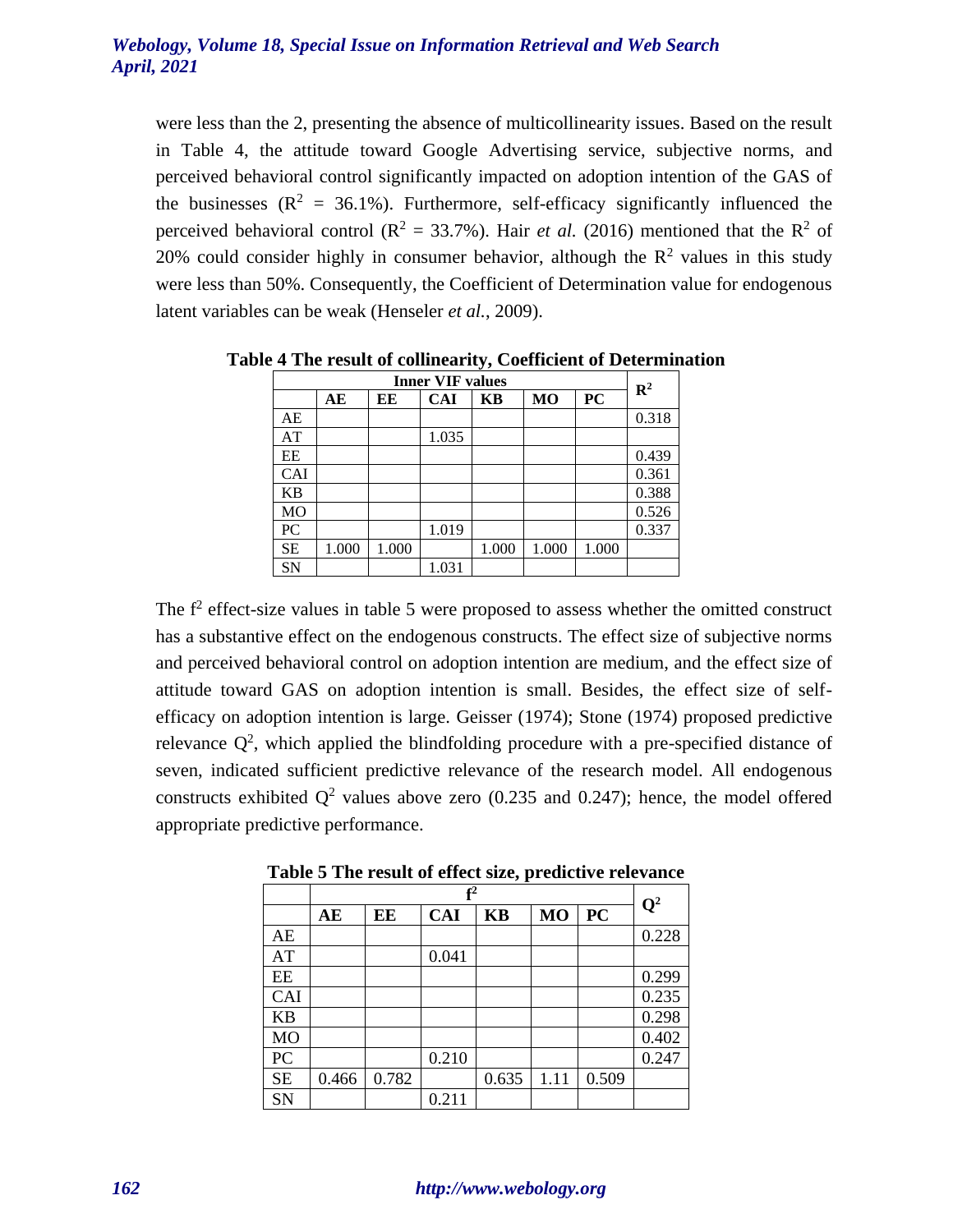Table 6 showed the significance and relevance of the structural model relationships. The relationships between the constructs in the TPB model, i.e., attitude toward GAS, subjective norms, perceived behavioral control, and GAS adoption intention was supported in the confidence level of 99%. Furthermore, self-efficacy positively impacted the companies' perceived behavioral control with a confidence level of 99%.

| <b>Hypothesis</b>                                                                                                                                                                                                                                                                                                                   | Relationship         | <b>Beta</b> | t-value     | <b>Confidence interval</b> | <b>Decision</b> |  |  |  |
|-------------------------------------------------------------------------------------------------------------------------------------------------------------------------------------------------------------------------------------------------------------------------------------------------------------------------------------|----------------------|-------------|-------------|----------------------------|-----------------|--|--|--|
| H1                                                                                                                                                                                                                                                                                                                                  | $AT \rightarrow CAI$ | 0.166       | $4.467***$  | $[0.093 - 0.240]$          | Accepted        |  |  |  |
| H <sub>2</sub>                                                                                                                                                                                                                                                                                                                      | $SN \rightarrow CAI$ | 0.373       | $10.806***$ | $[0.306 - 0.443]$          | Accepted        |  |  |  |
| H <sub>3</sub>                                                                                                                                                                                                                                                                                                                      | $PC \rightarrow CAI$ | 0.370       | $12.086***$ | $[0.309 - 0.428]$          | Accepted        |  |  |  |
| H <sub>4</sub>                                                                                                                                                                                                                                                                                                                      | $SE \rightarrow PC$  | 0.581       | $22.350***$ | $[0.528 - 0.629]$          | Accepted        |  |  |  |
| $\frac{N \cdot \text{C}}{N \cdot \text{C}}$ $\frac{1}{2}$ $\frac{1}{2}$ $\frac{1}{2}$ $\frac{1}{2}$ $\frac{1}{2}$ $\frac{1}{2}$ $\frac{1}{2}$ $\frac{1}{2}$ $\frac{1}{2}$ $\frac{1}{2}$ $\frac{1}{2}$ $\frac{1}{2}$ $\frac{1}{2}$ $\frac{1}{2}$ $\frac{1}{2}$ $\frac{1}{2}$ $\frac{1}{2}$ $\frac{1}{2}$ $\frac{1}{2}$ $\frac{1}{2}$ |                      |             |             |                            |                 |  |  |  |

**Table 6 The structural model relationships**

Notes:  $2.25 \times 10^{10}$  P  $\leq 0.001$ 

# **Discussion and Conclusion**

#### **Discussion**

This study has applied the TPB model in the use of enterprise online advertising services in Google; simultaneously, the research also uses Self-efficacy as a secondary reflection concept as a premise of perceived behavioral control.

First, through the evaluation of a scale for the higher-order concept, this study confirmed four dimensions of the self-efficacy concept proposed by Jafarzadeh *et al.* (2015), i.e., ability to manage keywords/bids; ability to monitor the outcome, advertising expertise; using external experts. These dimensions describe the enterprise's capability in search engine advertising adoption; including, the digital leadership, flexible and scalable digital platforms, internal and managerial capabilities, and the external collaboration of ecosystem digital platforms (Nadeem, 2018). In each of the different contexts, the selfefficacy of entrepreneurship also differ when influencing intentions. Self-efficacy is a critical factor influencing a person's behavior when making decisions (Bandura, 1997). The UTAUT model argues that a person's ability to decide to commit a particular act is higher when the awareness of one's capacity is higher because they believe that the conduct is under their control (Venkatesh *et al.*, 2003). Additionally, in a previous study in the context of keyword advertising behavior (Wu *et al.*, 2011), the authors argue that enterprise competencies suggest that intermediaries anticipate behavioral intent.

In particular, businesses' intention to use GAS stemmed from attitudes towards online advertising, subjective norms, and perceived behavioral control. The result confirmed that the TPB model is not only applicable to individuals but can also be used for corporate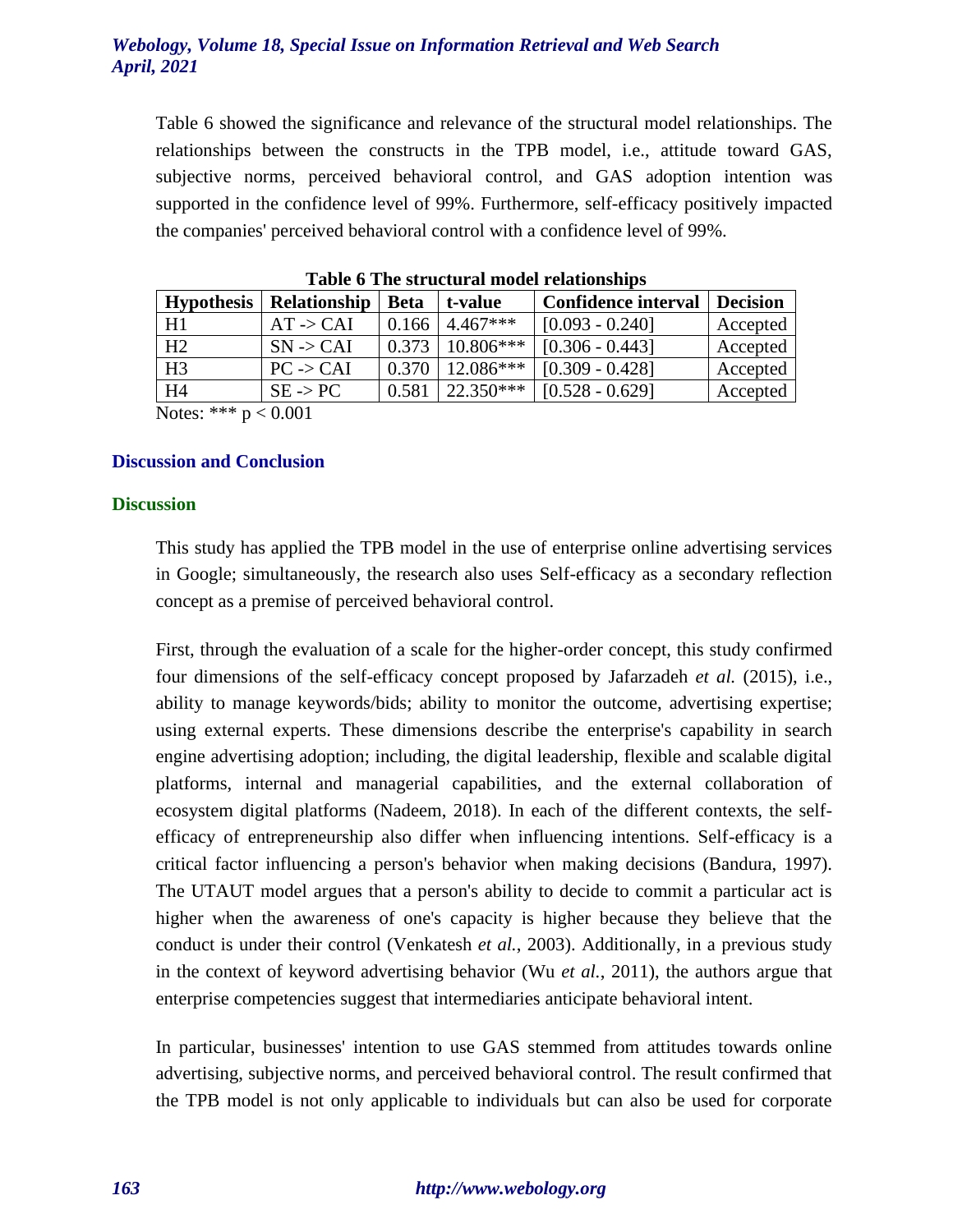research (Hameed *et al.*, 2012). All of hypotheses H1, H2, H3 were supported in 99% level of confidence, (H1) attitude towards GAS positively affects the GAS adoption intention (Beta = 0.166, t -value = 4,467, p <0.001), (H2) there was a significantly positive relationship between subjective norms and the GAS adoption intention (Beta = 0.373, t-value = 10.806,  $p \le 0.001$ ), (H3) perceived of behavioral control found to be a significant positive predictor of the GAS adoption intention (Beta  $= 0.370$ , t-value  $=$ 12.086, p <0.001). These results were a line in previous research in information technology adoption (Armitage & Conner, 2001; Eid *et al.*, 2019; Harrison *et al.*, 1997; Rialp-Criado & Rialp-Criado, 2018).

GAS's attitude had the smallest impact, and the subjective norms had the most substantial impact on the businesses' GAS adoption intention. The development of online advertising tools such as social media (e.g., Facebook, Youtube, Instagram), display advertising, or email marketing has created many business options besides using search engine marketing and search engine optimization. Businesses have more solutions when deciding on their digital communication strategy, so their attitude towards GAS will have less influence on using SEO or/and Adwords. Besides, the knowledge economy makes business decisionmaking more dependent on objective information sources than administrators' subjective decisions. Because Google's algorithms are updated regularly, besides using information from internal aggregated reports from sales and marketing departments, businesses must hire online advertising experts trained by Google or a lecturer from online marketing training centers to support and advise on the implementation of GAS. Also, the need to use search engines, such as Google, in people's daily activities has created a significant advantage for businesses to use this tool for online communication; therefore, a growing number of businesses sign up and use services like Adwords and SEO. GAS's adoption is greatly affected by many other businesses' pressure to use this service in a fiercely competitive environment.

Finally, the adoption intent of behavior depends on the perceived behavioral control of the business. It will be difficult for businesses not to have the technical or financial ability to pursue technology in business operations. Using GAS brings benefits and costs for businesses; therefore, perceived financial capacity is vital to decide whether to continue using GAS. Moreover, the ability to use GAS to increase business efficiency is essential that dramatically affects its intention to continue, i.e., keyword selection, bidding price, and ability to build creative content.

Self efficacy positively affected perceived behavioral control of enterprises in using GAS (Beta =  $0.581$ , t-value =  $22.350$ , p < 0.001). Hypothesis H4 is accepted with a 99%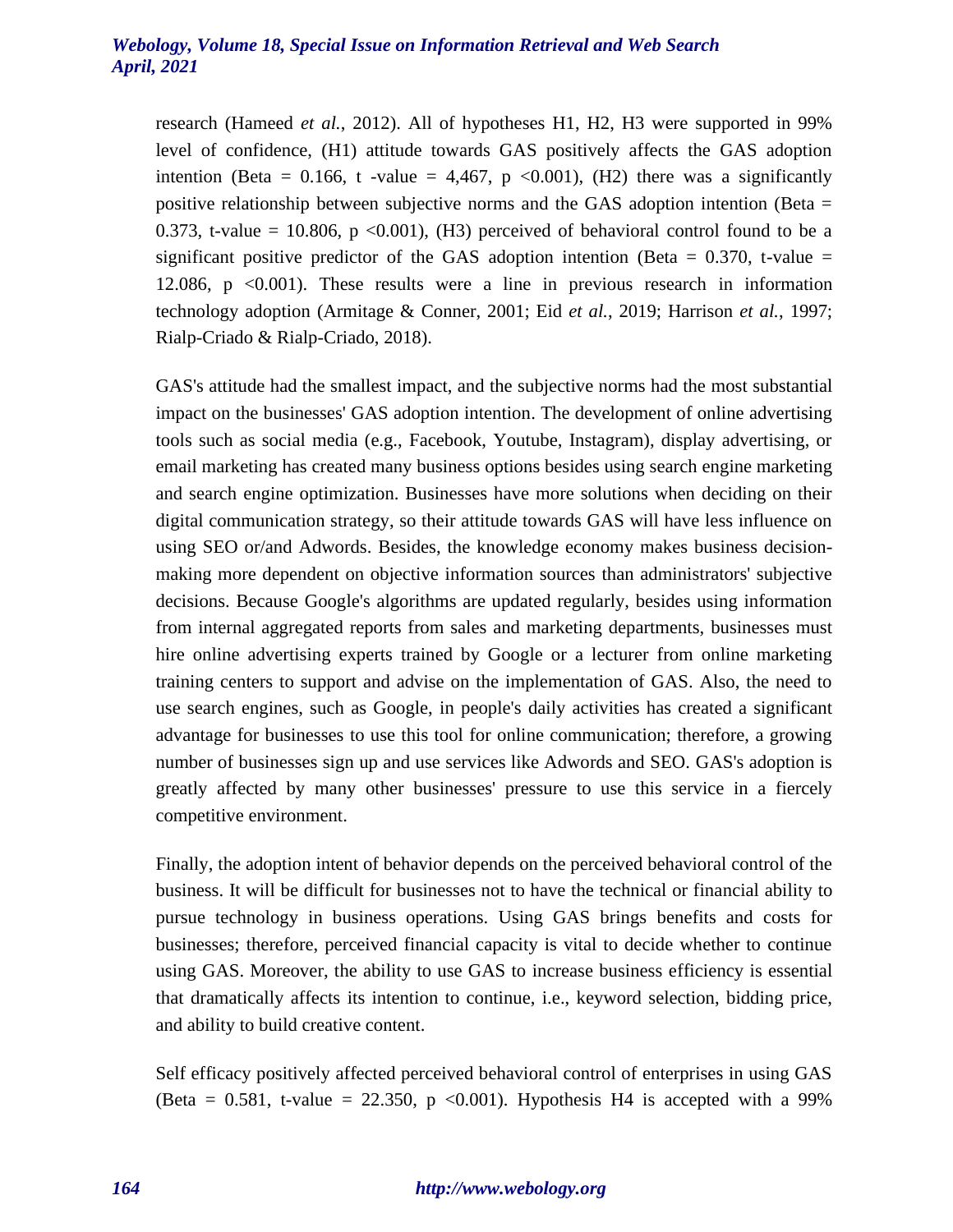confidence level. Like the individual's self-efficacy, corporate self-efficacy for technology will influence the choice of technologies they pursue. Thereby, businesses also determine how to invest in online advertising activities through Google, and self-efficacy will help businesses make efforts or have solutions when facing obstacles when GAS using or adverse situations in keyword management (Pajares, 1997). The higher the perceived selfefficacy, the greater the effort, perseverance, and resilience of the business. It is expected that employees or experts with high self-efficacy towards using Google tools are easier than complicated (Alalwan *et al.*, 2016; Ozturk *et al.*, 2016).

#### **Conclusion**

This study contributed to the theoretical implications. Firstly, the present study confirmed the application of the TPB in business on GAS. Previous studies had mainly applied the Technology Acceptance Model (Lacka & Chong, 2016; Veldeman *et al.*, 2017) or Diffusion of Innovation theory (Shaltoni, 2017) to explain technology's use due to objective factors derived from technology. Therefore, this research added another perspective in the acceptance of technology: the managers' subjective viewpoint based on intrinsic factors of the business mentioned in TPB. Secondly, the study demonstrated selfefficacy in using GAS of business as a second-order concept based on the proposal of Bandura (1986, 1989) and Jafarazdeh *et al.* (2013). However, Jafarazdeh *et al.* (2013) only proposed self-efficacy dimensions in using search engine advertising sporadically. This study assessed the reflective concept model based on convergent validity, internal consistency reliability, and discriminant validity (Hair *et al.*, 2016). From there, assert four components of GAS's self-efficacy concept, including the ability to manage keywords/bids, monitor the outcome, advertising expertise, external experts using.

Furthermore, the managerial implications were proposed. Building customer loyalty is very important with business, and the business must have a serious attitude toward business strategies (Khoa, 2020b). The attitude of business will determine whether businesses to use Google services for advertising. When businesses are aware of Google's benefits, they will have positive attitudes when they adopt GAS. Enterprises need to synthesize the results of each stage to get an overview and detailed results. Besides, risks of wasting money and time also need to be measured periodically, helping businesses to promptly detect problems to solve and have the right attitude when making an intention to use Google search service for advertisement. Businesses can also consult experts for a more general view when using the Google search service for advertisement. Perceived behavioral control is defined as the perception of ease or difficulty implementing the behavior (Ajzen, 1991). Companies can hire Adwords or SEO experts to train their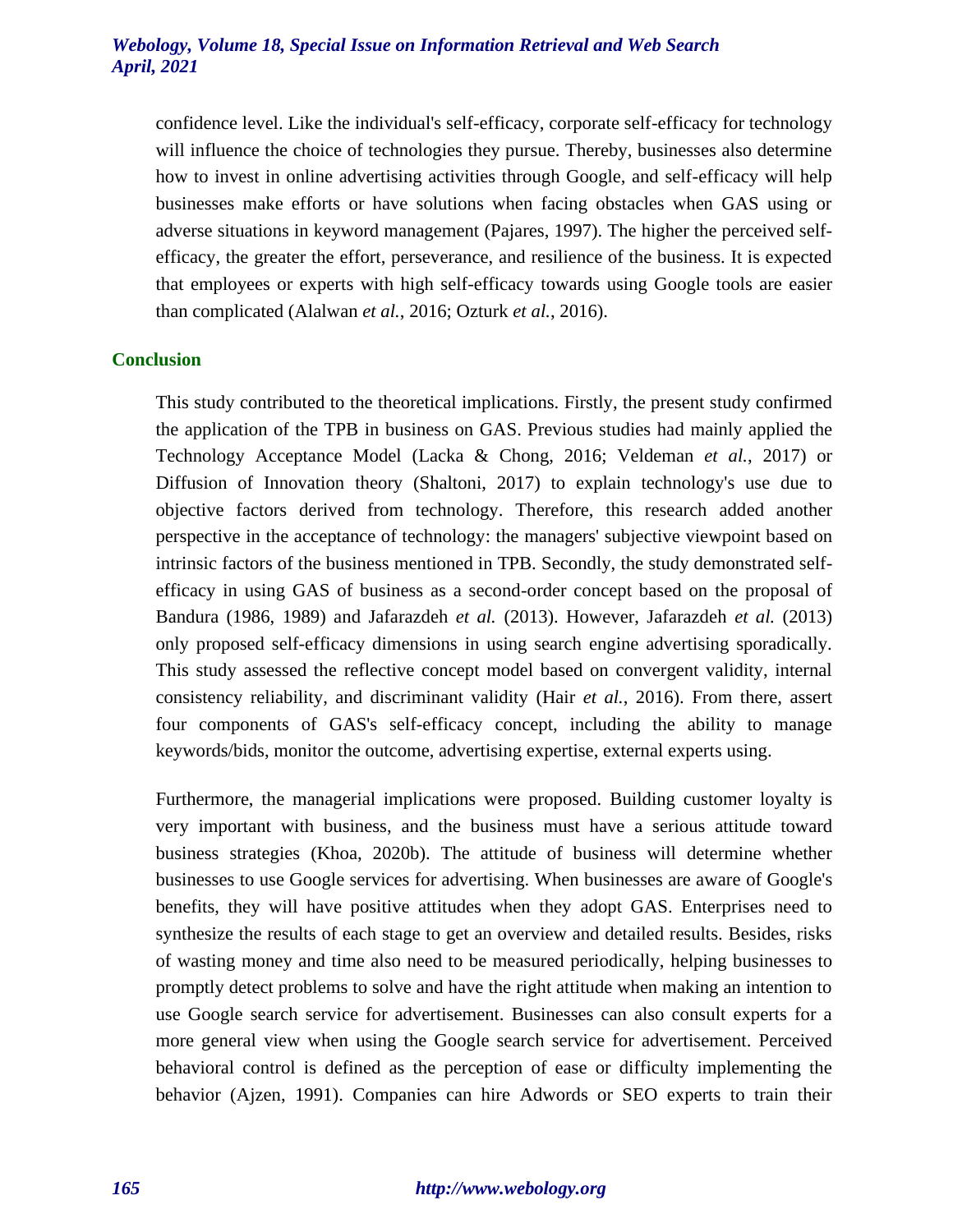employees to increase skills such as choosing keywords, selecting bids, and managing them for better control. Besides, managers need to monitor and monitor outcomes so that appropriate campaigns can be launched. Moreover, external resources (tools or experts of companies that provide search engines) are the right choice to overcome the company's weaknesses when using Google's search advertising services. In short, perceived behavioral control is an essential factor that businesses need to consider when utilizing Google's search service to advertise their company.

Efforts to complete this study could not completely overcome the limitations; therefore, this present study also has certain limitations, which further studies could be better. Firstly, this study was conducted in a developing country with many economic or technological difficulties, e.g., Vietnam, so the research model's generalization to apply in developed countries is a matter of concern. A comparative study based on a developed country will create more affirmation than the value of the research model proposed in this study. Finally, an extensive study of online advertising is needed to make comparisons and a fuller view of businesses' digital marketing activities.

#### **References**

- Adamson, B., Dixon, M., & Toman, N. (2012). *The end of solution sales*. Boston, MA: Harvard Business School.
- Ajzen, I. (1991). The theory of planned behavior. *Organizational behavior and human decision processes, 50*(2), 179-211.
- Ajzen, I., & Fishbein, M. (1975). *Belief, attitude, intention and behavior: An introduction to theory and research*. Reading, MA: Addison-Wesley.
- Alalwan, A.A., Dwivedi, Y.K., Rana, N.P.P., & Williams, M.D. (2016). Consumer adoption of mobile banking in Jordan. *Journal of enterprise information management, 29*(1), 118-139. https://doi.org/10.1108/JEIM-04-2015-0035
- Ansari, A., & Riasi, A. (2016). An investigation of factors affecting brand advertising success and effectiveness. *International Business Research, 9*(4), 20-30.
- Armitage, C.J., & Conner, M. (2001). Efficacy of the theory of planned behaviour: A meta‐analytic review. *British journal of social psychology, 40*(4), 471-499.
- Bandura, A. (1982). Self-efficacy mechanism in human agency. *American Psychologist, 37*(2), 122-147.
- Bandura, A. (1986). *Social foundations of thought and action: a social cognitive theory*. Englewood Cliffs, NJ: Prentice-Hall, 23-28.

https://books.google.com.vn/books?id=HJhqAAAAMAAJ

- Bandura, A. (1989). Regulation of cognitive processes through perceived self-efficacy. *Developmental Psychology, 25*(5), 729-735. https://doi.org/10.1037/0012-1649.25.5.729
- Bandura, A. (1997). *Self-efficacy: The exercise of control*. Worth Publishers.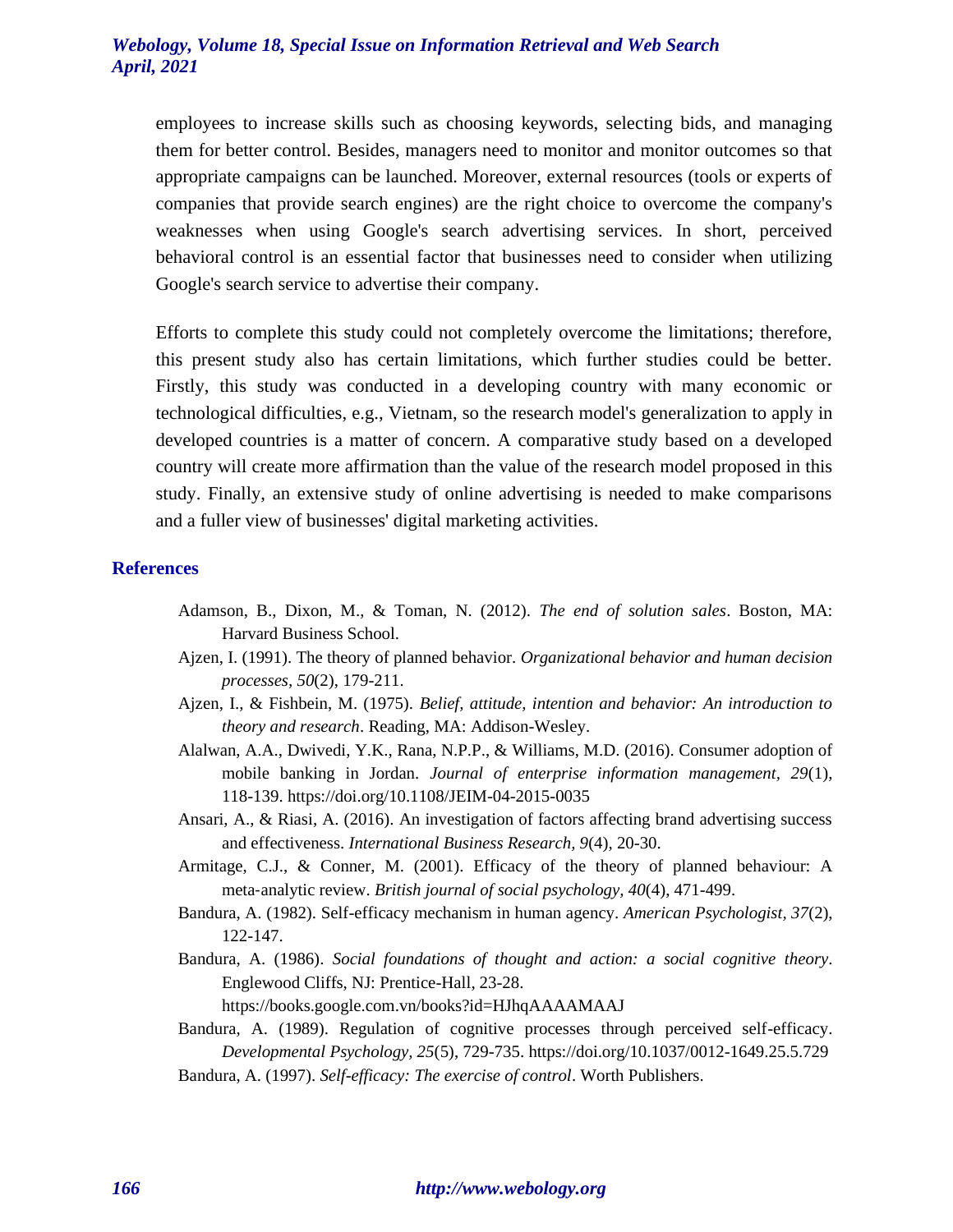- Barry, C., & Charleton, D. (2008). In search of search engine marketing strategy amongst SME's in Ireland. *In International Conference on E-Business and Telecommunications Springer,* Berlin, Heidelberg, 113-124.
- Bhattacherjee, A. (2001). Understanding information systems continuance: an expectationconfirmation model. *MIS quarterly, 25*(3), 351-370.
- Bong, M. (1997). Generality of academic self-efficacy judgments: Evidence of hierarchical relations. *Journal of Educational Psychology, 89*(4), 696- 709.
- Bublitz, B., & Ettredge, M. (1989). The information in discretionary outlays: Advertising, research, and development. *Accounting Review, 64*(1), 108-124.
- Chaffey, D., & Ellis-Chadwick, F. (2019). *Digital marketing*: Pearson UK.
- Cole, H.S., DeNardin, T., & Clow, K.E. (2017). Small service businesses: Advertising attitudes and the use of digital and social media marketing. *Services Marketing Quarterly, 38*(4), 203-212.
- Creswell, J.W., & Poth, C.N. (2018). *Qualitative inquiry and research design: Choosing among five approaches* (Fourth edition ed.). Los Angeles, C.A.: Sage.
- David, M. (2015). *WordPress Search Engine Optimization*. UK: Birmingham: Packt Publishing Ltd.
- Diamantopoulos, A., & Siguaw, J.A. (2006). Formative versus reflective indicators in organizational measure development: A comparison and empirical illustration. *British Journal of Management, 17*(4), 263-282.
- Dinev, T., Goo, J., Hu, Q., & Nam, K. (2009). User behaviour towards protective information technologies: the role of national cultural differences. *Information Systems Journal, 19*(4), 391-412.
- DuBrin, A. J. (2017). *Essentials of management*. New York, NY: Wessex Press.
- Eid, R., Abdelmoety, Z., & Agag, G. (2019). Antecedents and consequences of social media marketing use: an empirical study of the UK exporting B2B SMEs. *Journal of Business & Industrial Marketing, 35*(2), 284-305.
- Federici, R.A., & Skaalvik, E.M. (2011). Principal self-efficacy and work engagement: Assessing a Norwegian principal self-efficacy scale. *Social Psychology of Education, 14*(4), 575-600.
- Galbreath, J. (2005). Which resources matter the most to firm success? An exploratory study of resource-based theory. *Technovation, 25*(9), 979-987.
- Geisser, S. (1974). A predictive approach to the random effect model. *Biometrika, 61*(1), 101-107.
- Hair, J.F., Hult, G.T.M., Ringle, C., & Sarstedt, M. (2016). *A primer on partial least squares structural equation modeling (PLS-SEM)*. London: Sage publications. https://doi.org/10.15358/9783800653614
- Hair, J.F., Sarstedt, M., Ringle, C.M., & Gudergan, S.P. (2017). *Advanced issues in partial least squares structural equation modeling*: Sage Publications.
- Halloy, J., Sempo, G., Caprari, G., Rivault, C., Asadpour, M., Tâche, F., & Amé, J.M. (2007). Social integration of robots into groups of cockroaches to control self-organized choices. *Science, 318*(5853), 1155-1158.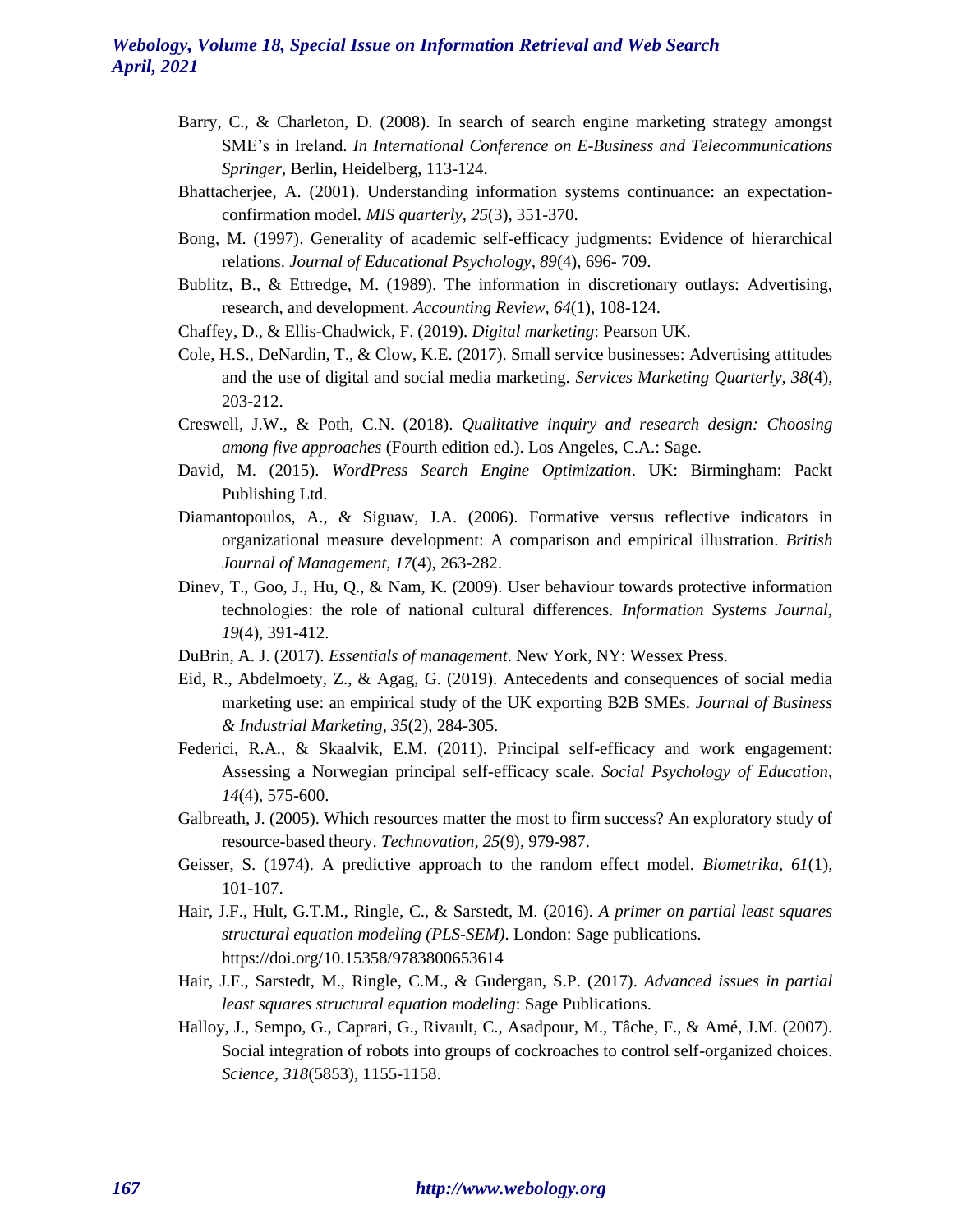- Hameed, M.A., Counsell, S., & Swift, S. (2012). A conceptual model for the process of IT innovation adoption in organizations. *Journal of Engineering and Technology Management, 29*(3), 358-390.
- Harrison, D.A., Mykytyn Jr, P.P., & Riemenschneider, C.K. (1997). Executive decisions about adoption of information technology in small business: Theory and empirical tests. *Information systems research, 8*(2), 171-195.
- Henseler, J., Ringle, C.M., & Sarstedt, M. (2015). A new criterion for assessing discriminant validity in variance-based structural equation modeling. *Journal of the academy of marketing science, 43*(1), 115-135.
- Henseler, J., Ringle, C.M., & Sinkovics, R.R. (2009). The use of partial least squares path modeling in international marketing. *In New challenges to international marketing*: *Emerald Group Publishing Limited,* 277-319.
- Hsu, M.H., Ju, T.L., Yen, C.H., & Chang, C.M. (2007). Knowledge sharing behavior in virtual communities: The relationship between trust, self-efficacy, and outcome expectations. *International Journal of Human-Computer Studies, 65*(2), 153-169.
- Hsu, M.H., Yen, C.H., Chiu, C.M., & Chang, C.M. (2006). A longitudinal investigation of continued online shopping behavior: An extension of the theory of planned behavior. *International Journal of Human-Computer Studies, 64*(9), 889-904.
- Igbaria, M., & Iivari, J. (1995). The effects of self-efficacy on computer usage. *Omega, 23*(6), 587-605.
- Jafarazdeh, H., Aurum, A., D'Amba, J., & Abedin, B. (2013). Determinant of intention to use search engine advertising: a conceptual model. *International Journal of Enterprise Information Systems (IJEIS), 9*(3), 22-38.
- Jafarzadeh, H., Aurum, A., D'Ambra, J., Abedin, B., & Assemi, B. (2015). Search engine advertising adoption and utilization: An empirical investigation of inflectional factors. *Journal of Organizational Computing and Electronic Commerce, 25*(4), 402-427.
- Karjaluoto, H., & Leinonen, H. (2009). Advertisers' perceptions of search engine marketing. *International Journal of Internet Marketing and Advertising, 5*(1-2), 95-112.
- Khoa, B.T. (2020a). The Antecedents of Relationship Marketing and Customer Loyalty: A Case of the Designed Fashion Product. *The Journal of Asian Finance, Economics and Business, 7*(2), 195-204. https://doi.org/10.13106/jafeb.2020.vol7.no2.195
- Khoa, B.T. (2020b). The impact of the Personal Data Disclosure's trade-off on the Trust and Attitude Loyalty in Mobile Banking Services. *Journal of Promotion Management, ahead-of-print,* 1-24. https://doi.org/10.1080/10496491.2020.1838028
- Khoa, B.T., Nguyen, T.D., & Nguyen, V.T.T. (2020). Factors affecting Customer Relationship and the Repurchase Intention of Designed Fashion Products. *The Journal of Distribution Science, 18*(2), 17-28.
- Khoa, B.T., Nguyen, T.D., & Nguyen, V.T.T. (2020b). The intention to purchase designed fashion product of Vietnamese Designer: The mediator of customer relationship. *Journal of Business and Retail Management Research, 14*(2), 22-32. https://doi.org/10.24052/JBRMR/V14IS02/ART-03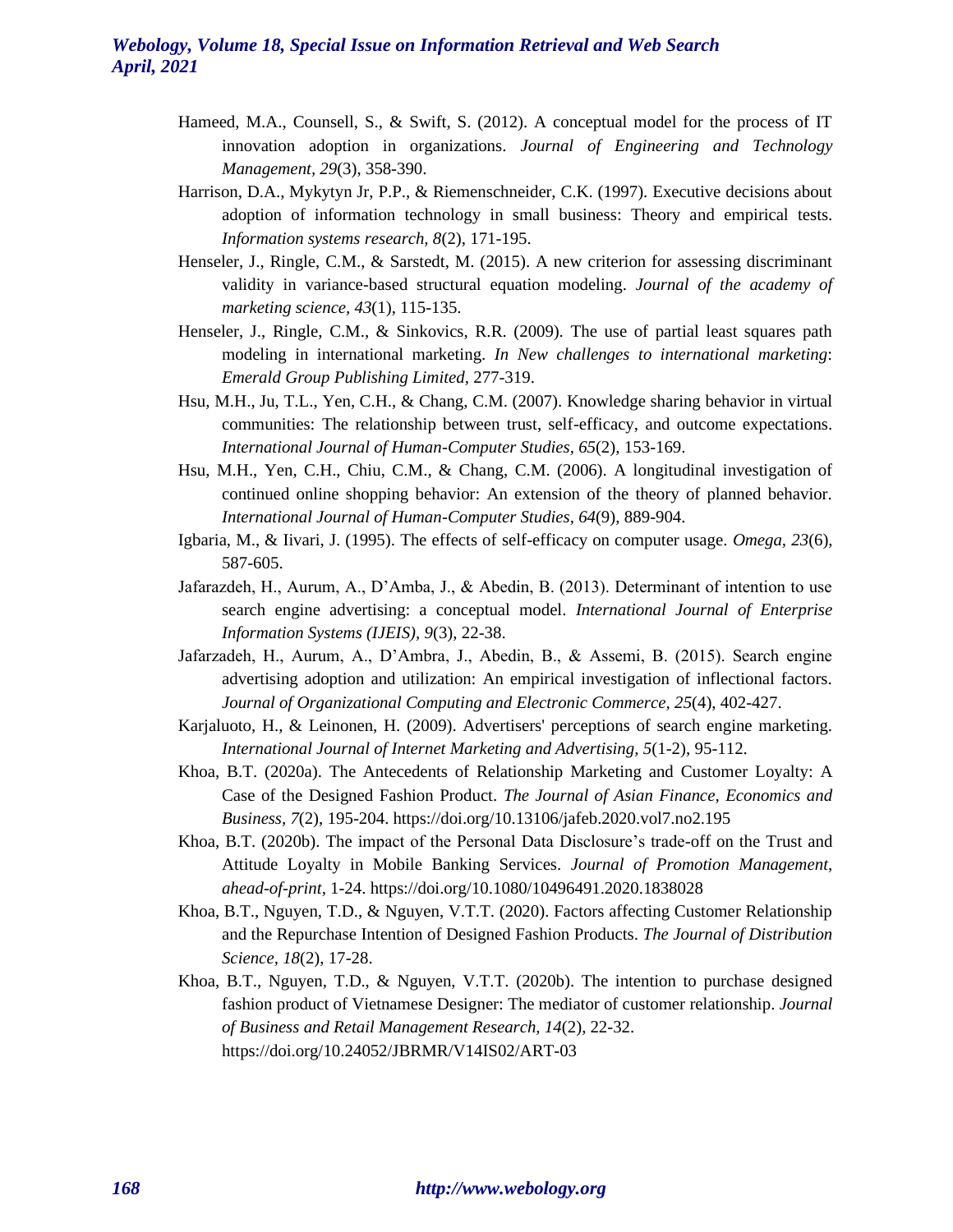- Khraim, H.S. (2015). The impact of search engine optimization on online advertisement: The case of companies using E-Marketing in Jordan. *American Journal of Business and Management, 4*(2), 76-84.
- Kuo, F.Y., & Hsu, M.H. (2001). Development and validation of ethical computer self-efficacy measure: The case of softlifting. *Journal of Business Ethics, 32*(4), 299-315.
- Lacka, E., & Chong, A. (2016). Usability perspective on social media sites' adoption in the B2B context. *Industrial Marketing Management, 54*, 80-91.
- Laffey, D. (2007). Paid search: The innovation that changed the Web. *Business Horizons, 50*(3), 211-218.
- Liao, C., Chen, J.L., & Yen, D.C. (2007). Theory of planning behavior (TPB) and customer satisfaction in the continued use of e-service: An integrated model. *Computers in Human Behavior, 23*(6), 2804-2822.
- Loewenstein, G.F., Weber, E.U., Hsee, C.K., & Welch, N. (2001). Risk as feelings. *Psychological Bulletin, 127*(2), 267-286.
- Morgan, N.A., Slotegraaf, R.J., & Vorhies, D.W. (2009). Linking marketing capabilities with profit growth. *International Journal of Research in Marketing, 26*(4), 284-293.
- Murphy, M. (2019). Google's future beyond advertising is starting to become clearer. https://qz.com/1675133/alphabet-q2-2019-earnings-show-non-google-revenue-lags/
- Nadeem, A. (2018). *Investigating the inter-relationship between organizational capabilities, digital transformation & digital business strategy.* (Master of Science). University of Technology Sydney, NSW, Australia.
- Nguyen, H.M., & Khoa, B.T. (2019a). Perceived Mental Benefit in Electronic Commerce: Development and Validation. *Sustainability, 11*(23), 6587-6608. https://doi.org/10.3390/su11236587
- Nguyen, H.M., & Khoa, B.T. (2019b). The Relationship between the Perceived Mental Benefits, Online Trust, and Personal Information Disclosure in Online Shopping. *The Journal of Asian Finance, Economics and Business, 6*(4), 261-270. https://doi.org/10.13106/jafeb.2019.vol6.no4.261
- Ozturk, A.B., Bilgihan, A., Nusair, K., & Okumus, F. (2016). What keeps the mobile hotel booking users loyal? Investigating the roles of self-efficacy, compatibility, perceived ease of use, and perceived convenience. *International Journal of Information Management, 36*(6), 1350-1359.
- Pajares, F. (1997). Current directions in self-efficacy research. *Advances in motivation and achievement, 10*(149), 1-49.
- Park, E., Kim, H., & Ohm, J.Y. (2015). Understanding driver adoption of car navigation systems using the extended technology acceptance model. *Behaviour & Information Technology, 34*(7), 741-751.
- Perrey, J. (2015). *Marketing and Sales*. New York: KcKinsey & Company.
- Porter, A. (2007). Target practice. In search engine marketing, opportunity outweighs risk. *Marketing health services, 27*(2), 26-28.
- Quaddus, M., & Hofmeyer, G. (2007). An investigation into the factors influencing the adoption of B2B trading exchanges in small businesses. *European Journal of Information Systems, 16*(3), 202-215. https://doi.org/10.1057/palgrave.ejis.3000671